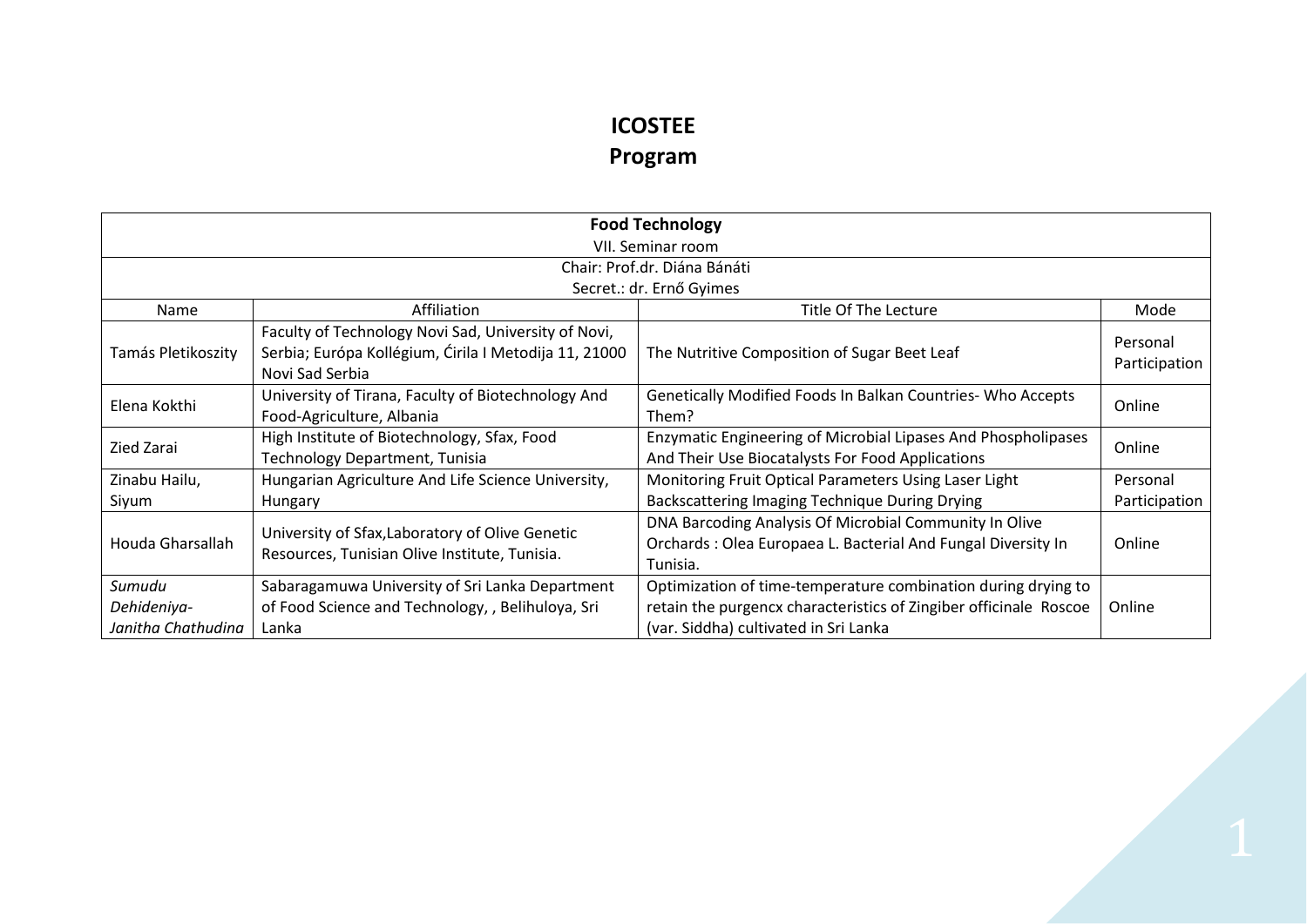| <b>Food Science I.</b>         |                                                                                                                  |                                                                                                                   |               |  |
|--------------------------------|------------------------------------------------------------------------------------------------------------------|-------------------------------------------------------------------------------------------------------------------|---------------|--|
|                                | II. Lecture Hall                                                                                                 |                                                                                                                   |               |  |
|                                |                                                                                                                  | Chair: Prof. dr. Zita Seres                                                                                       |               |  |
|                                |                                                                                                                  | Secret.: dr. Anita Vidács                                                                                         |               |  |
| Name                           | Affiliation                                                                                                      | Title of The Lecture                                                                                              | Mode          |  |
| József, Felföldi               | Hungarian University of Agriculture And Life Sciences<br>(MATE)                                                  | <b>Mechanical Impedance of Food Materials</b>                                                                     | Online        |  |
| Derya Deniz                    | Aydın Adnan Menderes University, Department of                                                                   | Effect of Pan Frying Conditions on The Formation Of 3-Mcpd                                                        |               |  |
| Şirinyildiz                    | Food Engineering, Aydın, Turkey                                                                                  | And Glycidyl Esters In Different Vegetable Oils                                                                   | Online        |  |
|                                | University of Szeged Institute of Food Engineering,                                                              | Antibacterial Effect of Edible Coatings With Essential Oil                                                        | Personal      |  |
| Anita Vidács                   | Faculty of Engineering,                                                                                          |                                                                                                                   | Participation |  |
| Mihaela Geicu                  | University of Agronomic Sciences And Veterinary                                                                  | Food Safety Issues Related With The Presence of Micro And                                                         |               |  |
| Cristea                        | Medicine Bucharest                                                                                               | Nanoplastics In Food                                                                                              | Online        |  |
|                                | University of Szeged Faculty of Engineer Department                                                              | Rice And Milk To Maintain The Jonic Homeostasis                                                                   | Personal      |  |
| Viktoria Szüts                 | of Food Engineering                                                                                              |                                                                                                                   | Participation |  |
| <b>Dilini</b><br>Karunathilake | University of Sri Lanka, Department of Food Science<br>& Technology, Faculty of Applied Sciences,<br>Belihuloya. | Physicochemical Analysis of Oven Dried Raw Tamarind<br>(Tamarindus Indica) Powder To Produce Value-Added Products | Online        |  |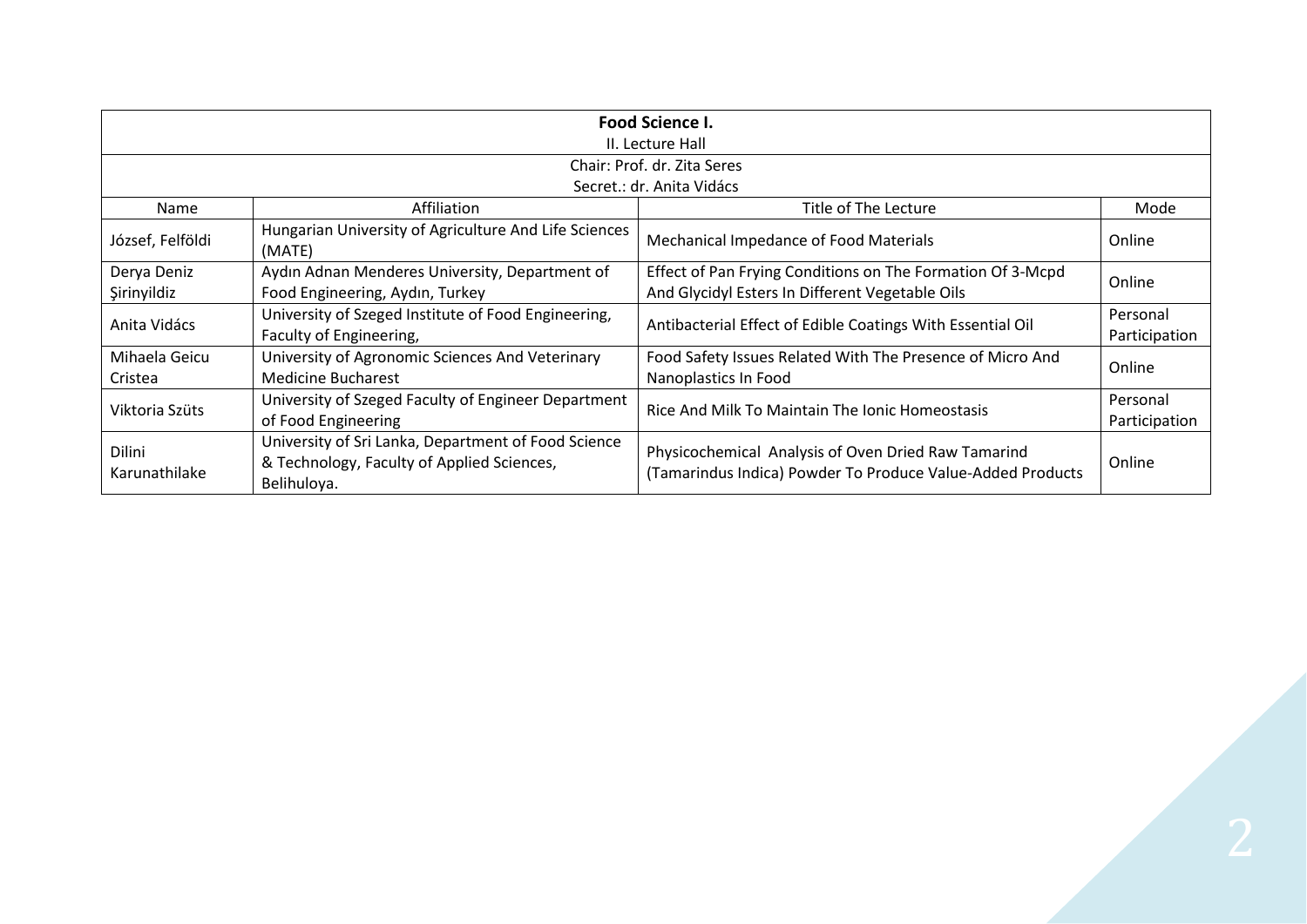| <b>Food Science II.</b> |                                                                                                    |                                                                                                                                                 |                           |  |  |
|-------------------------|----------------------------------------------------------------------------------------------------|-------------------------------------------------------------------------------------------------------------------------------------------------|---------------------------|--|--|
| I. Computer room        |                                                                                                    |                                                                                                                                                 |                           |  |  |
|                         | Chair: Prof. dr. Éva Gelencsér                                                                     |                                                                                                                                                 |                           |  |  |
|                         |                                                                                                    | Secret.: dr. Balázs P. Szabó                                                                                                                    |                           |  |  |
| Ünkan Urganci           | Pamukkale University, Department of Food<br>Engineering, Turkey                                    | The Protective Effects of Polyphenols on Alzheimer's Disease                                                                                    | Personal<br>Participation |  |  |
| Ferhat Şirinyıldız      | Aydin Adnan Menderes University, Department of<br>Physiology, Aydin, Turkey                        | The Health Effects of Beta Glucans As Food Ingredients                                                                                          | Online                    |  |  |
| Malmi<br>Wickramasinghe | University of Sri Lanka Department of Food Science<br>And Technology, Faculty of Applied Sciences, | Total Dietary Fiber And Mineral Content In Some Selected<br>Mushroom Varieties Grown In Sri Lanka                                               | Online                    |  |  |
| Ünkan Urganci           | Pamukkale University, Department of Food<br>Engineering, Turkey                                    | A Review: Neurodegenerative Diseases And Diet                                                                                                   | Personal<br>Participation |  |  |
| Imen Ghorbel            | Animal Physiology Laboratory, Sfax Faculty of<br>Sciences, University of Sfax, Tunisia             | Polyphenols Extra Virgin Olive Oil Improves Mineral Profile<br>Disorders And Haematological Parameters In Acrylamide<br><b>Intoxicated Rats</b> | Online                    |  |  |
| Ferhat Şirinyıldız      | Aydin Adnan Menderes University, Department of<br>Physiology, Aydin, Turkey                        | The Health Effects of Astaxanthin As a Food Ingredient                                                                                          | Online                    |  |  |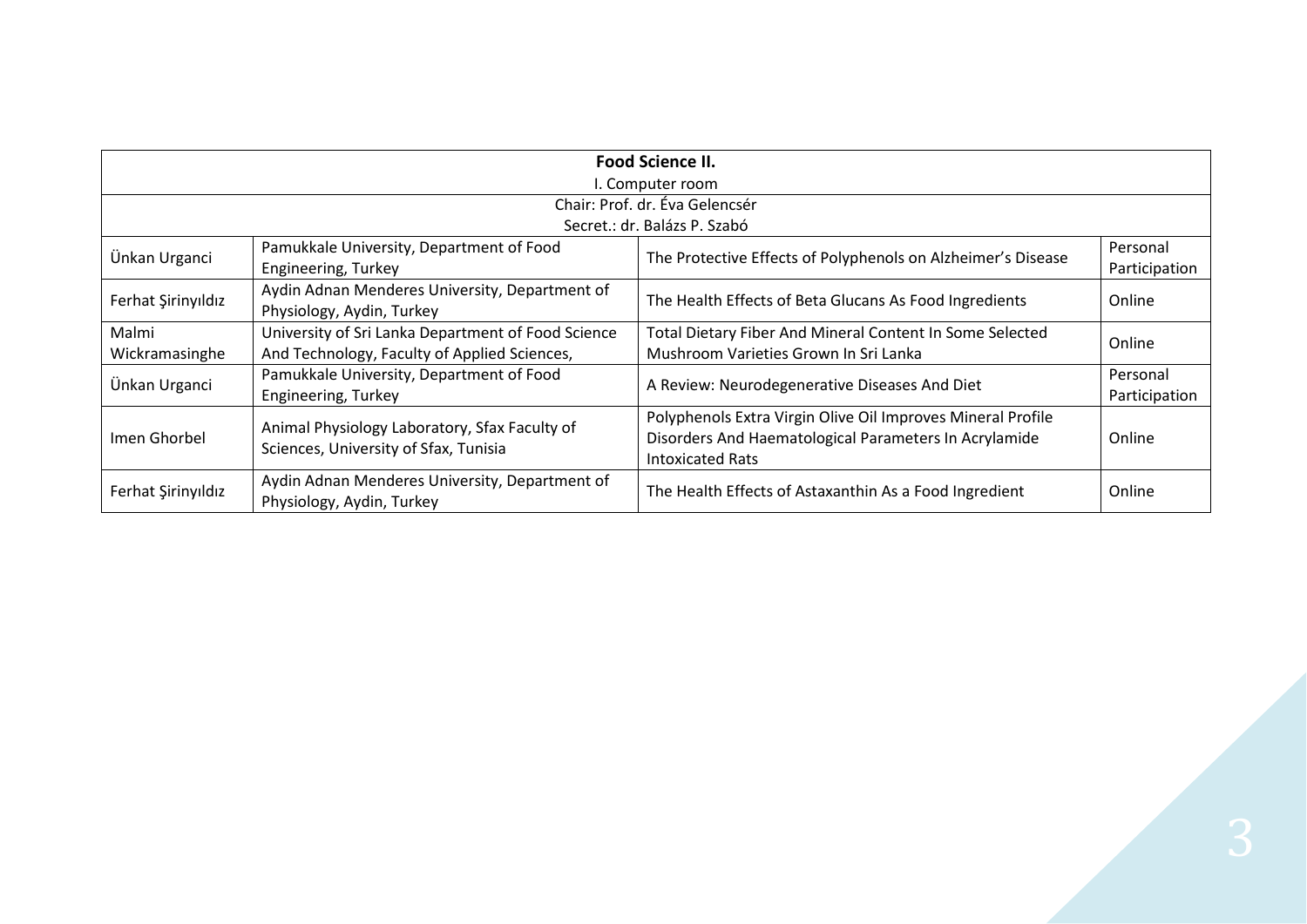| <b>Bio- And Environmental Technology</b> |                                                                                        |                                                                                                                         |                           |  |
|------------------------------------------|----------------------------------------------------------------------------------------|-------------------------------------------------------------------------------------------------------------------------|---------------------------|--|
|                                          | I. Lecture Hall                                                                        |                                                                                                                         |                           |  |
|                                          |                                                                                        | Chair: Prof. dr. Zsuzsanna László                                                                                       |                           |  |
|                                          |                                                                                        | Secret.: Dr. Katalin Sziládi-Papp                                                                                       |                           |  |
| Name                                     | Affiliation                                                                            | Title Of The Lecture                                                                                                    | Mode                      |  |
| Zoltán Jákói                             | University of Szeged, Department of Biosystems<br>Engineering                          | Advanced Processes In Wastewater Sludge Treatment                                                                       | Personal<br>Participation |  |
| Sándor Beszédes                          | University of Szeged Faculty of Engineering<br>Department of Biosystems Engineering    | Potential Applications of Dielectric Measurements In Biomass<br><b>Utilization Processes</b>                            | Personal<br>Participation |  |
| Gábor Veréb                              | University of Szeged, Department of Biosystems<br>Engineering, Faculty of Engineering, | Tio2/Cnt Composite Modified Membranes For Advanced<br>Membrane Separation Of Oil-In-Water Emulsion                      | Personal<br>Participation |  |
| Ákos Ferenc<br>Fazekas                   | University of Szeged, Faculty of Engineering,<br>Department of Biosystems Engineering  | Separation of Oil In Water Emulsion With TiO2 And Different<br>Tio2/(F)Cnt Composite Modified Microfilter Membranes     | Personal<br>Participation |  |
| Fernanda Pantoja                         | University of Szeged, Faculty of Engineering,<br>Department of Biosystems Engineering  | Ammonia Removal From Aqueous Solution In Presence Of<br>Organic Compounds Using Modified Biochar From Banana<br>Leaves. | Personal<br>Participation |  |
| Elias Jigar, Sisay                       | University of Szeged, Faculty of Engineering,<br>Department of Biosystems Engineering  | Effects of TiO2 Concentrations on Ultrafiltration Pvdf/Tio2<br>Membrane For Dairy Wastewater Treatment                  | Personal<br>Participation |  |
| Szabolcs Kertész                         | University of Szeged, Faculty of Engineering,<br>Department of Biosystem Engineering   | The Possibilities Of Membrane Separation Intensification By 3d<br>Printing                                              | Personal<br>Participation |  |
| Erika Nascimben<br>Santos                | University of Szeged, Faculty of Engineering,<br>Department of Biosystems Engineering  | Use of Statistical Analysis For Fabrication of Pvdf/Pvp/Tio2<br>Membranes To Treat Oil-In-Water Emulsion                | Personal<br>Participation |  |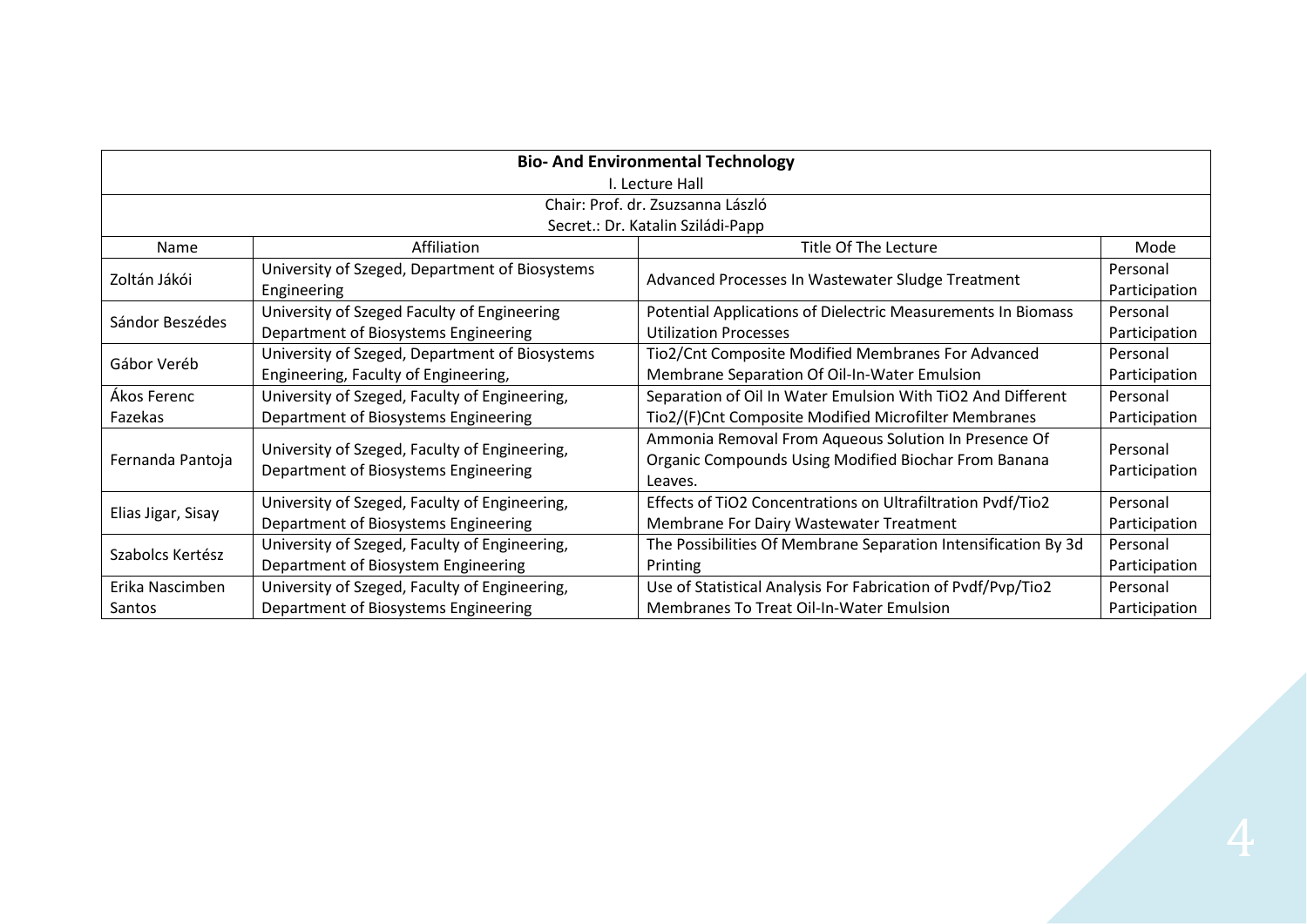| Agro-Economy      |                                                    |                                                                 |               |  |
|-------------------|----------------------------------------------------|-----------------------------------------------------------------|---------------|--|
|                   | IV. Seminar room                                   |                                                                 |               |  |
|                   |                                                    | Chair: Prof. dr. Zoltán Lakner                                  |               |  |
|                   |                                                    | Secret.: dr. Krisztián Kis                                      |               |  |
| Name              | Affiliation                                        | Title Of The Lecture                                            | Mode          |  |
|                   |                                                    | Reactions of Supreme Audit Institutions To Audit Governmental   | Personal      |  |
|                   |                                                    | Responses To Tackle The Economic Consequences of Covid-19       | Participation |  |
| Sándor Nagy       | University of Szeged Faculty of Engineering        | Pandemic                                                        |               |  |
|                   |                                                    | Effect of Covid-19 Lockdown on Dietary Habits And Lifestyle Of  | Personal      |  |
| Sulejmani, Erhan  | University of Tetova Department of Nutrition       | <b>Students From North Macedonia</b>                            | Participation |  |
| Górecka,          |                                                    |                                                                 | Personal      |  |
| Aleksandra - Nina |                                                    | Diversification Processes of Rural Economies From The           | Participation |  |
| Drejerska         | Warszaw University of Life Sciences                | Perspective of Smart Village Concept                            |               |  |
|                   |                                                    | Payment Habits With Mobile Applications For Students of The     | Online        |  |
| Brigitta Zsótér   | University of Szeged Faculty of Engineering        | <b>Faculty of Engineers</b>                                     |               |  |
|                   |                                                    | Transition To Circular Economy In Oil-Exporting Countries: Main | Online        |  |
| Erjan Akhmedov    | Kazakh-British Technical University                | Challenges And The Ways To Respond Them                         |               |  |
|                   |                                                    |                                                                 | Personal      |  |
| Selim Silbir      | University of Igdir Department of Food Engineering | Intelligent Food Packaging Technologies in Food Industry        | Participation |  |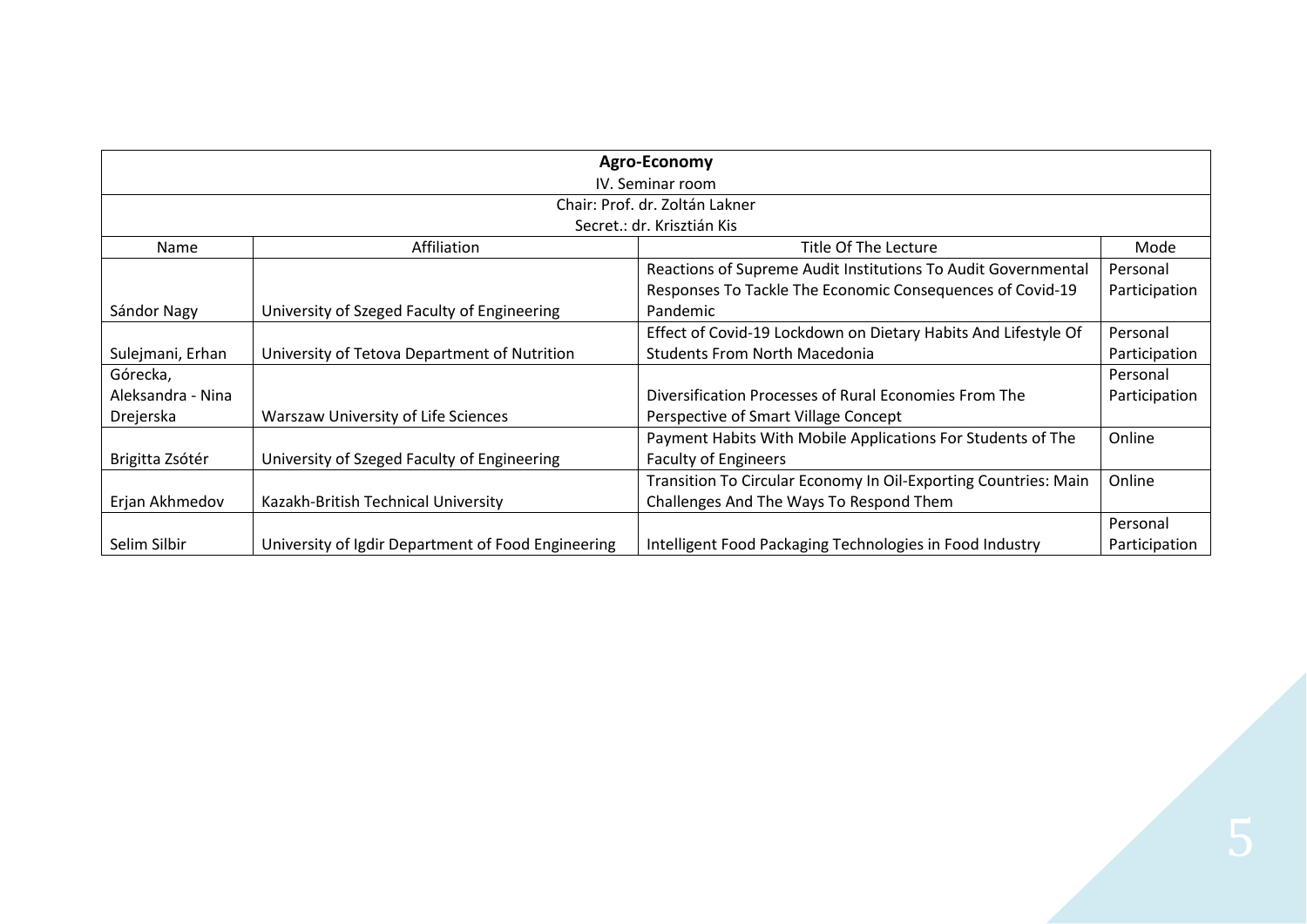| <b>Technical 1</b>  |                                                       |                                                                  |               |  |
|---------------------|-------------------------------------------------------|------------------------------------------------------------------|---------------|--|
|                     | V. Seminar room                                       |                                                                  |               |  |
|                     |                                                       | Chair: Prof. dr. Livia Cvetityánin                               |               |  |
|                     |                                                       | Secret.: dr. János Simon                                         |               |  |
| <b>Name</b>         | Affiliation                                           | Title Of The Lecture                                             | Mode          |  |
|                     |                                                       | Detection of Transverse Cracks In Prismatic Cantilever Beams     | Personal      |  |
| Cristian Tufisi     | University Babes-Bolyai Cluj, Romania                 | Affected By Weak Clamping Using A Machine Learning Method        | Participation |  |
|                     |                                                       |                                                                  | Personal      |  |
| Péter Szuchy        | University of Szeged, Faculty of Engineering          | Developing Fatigue Test Machine for Composite Materials          | Participation |  |
|                     | Babes-Bolyai University of Cluj, Faculty of           | Evaluation of gear pitting severity by using various condition   | Personal      |  |
| Zoltan Korka        | <b>Engineering Resita</b>                             | monitoring indicators                                            | Participation |  |
|                     |                                                       |                                                                  | Personal      |  |
| Nikola Ilankovic    | University of Novi Sad, Faculty of Technical Sciences | Modern Trends In The Choice of Vertical Packers Concept          | Participation |  |
|                     | University Babes-Bolyai Cluj, Faculty of Engineering, | Evaluating The Severity of Transverse Cracks In Beam-Like        | Personal      |  |
| Cristian Tufisi     | Romania                                               | Structures By Using An Loss Energy Method                        | Participation |  |
|                     | Babes-Bolyai University of Cluj, Faculty of           | Kinetic And Dynamic Investigation of a Novel Inertial Propulsion | Personal      |  |
| Zoltan Korka        | <b>Engineering Resita</b>                             | Drive                                                            | Participation |  |
|                     |                                                       |                                                                  | Personal      |  |
| Péter Szuchy        | University of Szeged, Faculty of Engineering          | Vibration Damping With Coupled Masses In Parallel                | Participation |  |
|                     | Babes-Bolyai University, Faculty Of Engineering,      | A New Approach For Imperfect Boundary Conditions on The          | Personal      |  |
| Zeno-Iosif Praisach | Resita, Romania                                       | Dynamic Behaviour                                                | Participation |  |
|                     |                                                       | What A Hasty, Almost Hysterical Change In Vehicle Drive          | Personal      |  |
| István Tibor Tóth   | University of Szeged, Faculty of Engineering          | Technology Can Bring To Sustainability?                          | Participation |  |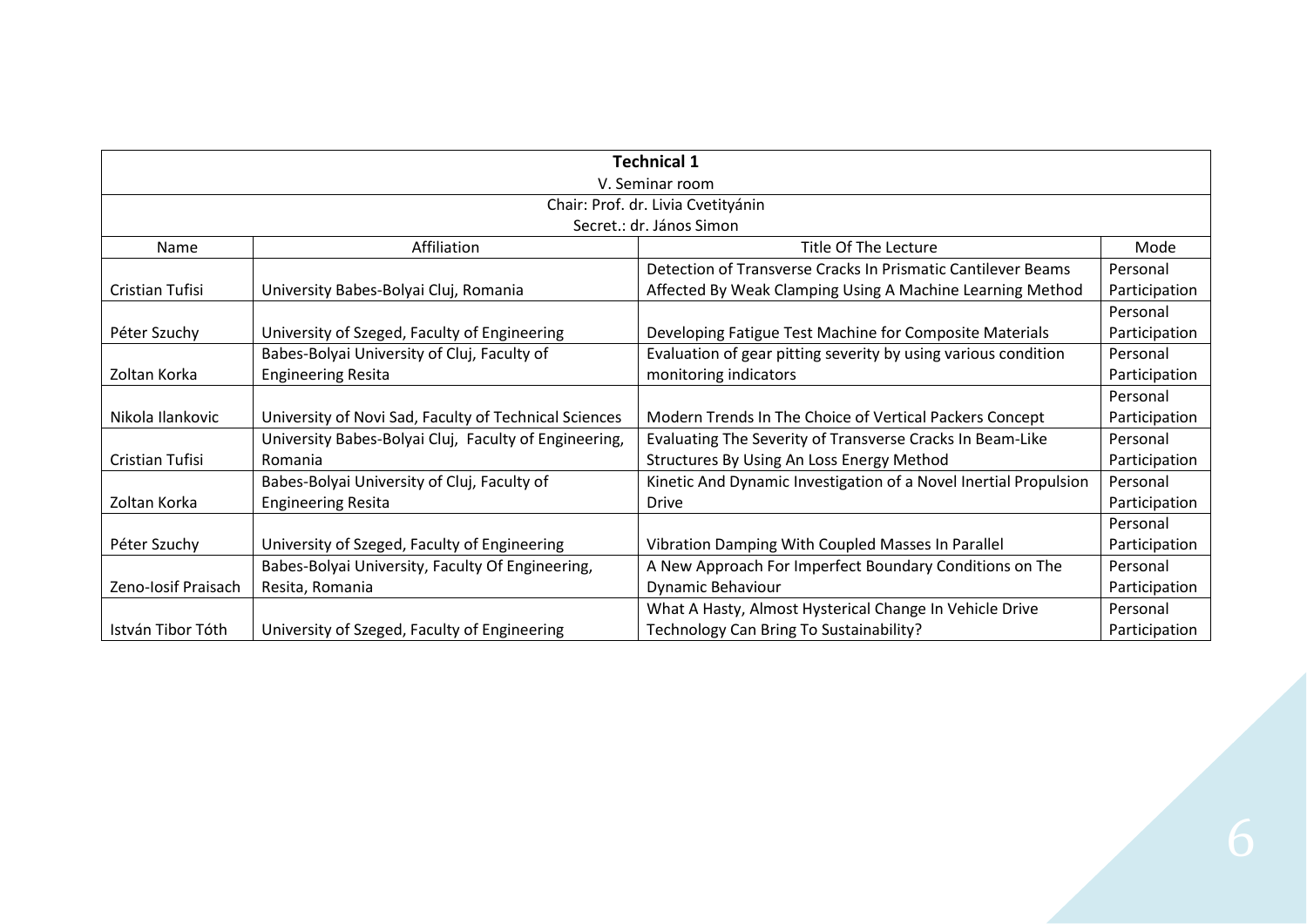| <b>Technical 2</b> |                                                       |                                                                 |               |  |  |
|--------------------|-------------------------------------------------------|-----------------------------------------------------------------|---------------|--|--|
|                    | VI. Seminar room                                      |                                                                 |               |  |  |
|                    | Chair: Prof. dr. Gilbert-Rayner Gillich               |                                                                 |               |  |  |
|                    |                                                       | Secret.: dr. László Gogolák                                     |               |  |  |
| Name               | Affiliation                                           | Title Of The Lecture                                            | Mode          |  |  |
|                    |                                                       | New Numerical Procedure For Determination of Elastic Curve Of   | Personal      |  |  |
|                    |                                                       | Statically Determinate And Indeterminate Beams With Variable    | Participation |  |  |
| István Bíró        | University of Szeged, Faculty of Engineering          | <b>Cross Sections</b>                                           |               |  |  |
| Mirjana Bojanić    | Iniversity of Novi Sad, Department of Mechanical      |                                                                 | Personal      |  |  |
| Šejat              | Engineering                                           | Modelling of Static Behavior of Four Point Contact Ball Bearing | Participation |  |  |
|                    |                                                       | Creating The Conceptual And Logical Model of A Journal          | Personal      |  |  |
| György Hampel      | University of Szeged, Faculty of Engineering          | Database                                                        | Participation |  |  |
|                    | University of Szeged, Department of Pediatrics,       |                                                                 | Personal      |  |  |
|                    | Albert Szent-Györgyi Medical Center Research          |                                                                 | Participation |  |  |
|                    | Centre For Archaeogenetics, Institute of Hungarian    | Best Practice Computational Approach For Kinship Analysis of    |               |  |  |
| Emil Nyerki        | Research, Budapest, Hungary                           | Low Coverage/Ancient DNA Samples                                |               |  |  |
|                    |                                                       |                                                                 | Personal      |  |  |
| Árpád Benkő-Kiss   | University of Szeged, Faculty of Engineering          | Neural Networks In Economic Data Analysis                       | Participation |  |  |
|                    |                                                       | Justification Analysis of The Application of Cylindrical Roller | Personal      |  |  |
| Siniša Kuzmanović  | University of Novi Sad, Faculty of Technical Sciences | Bearings Within The Universal Motor Helical Gear Reducers       | Participation |  |  |
|                    |                                                       | Minimizing The Risk And Transportation Cost of Ethanol          | Personal      |  |  |
| Jozsef Gál         | University of Szeged Faculty of Engineering           | Transportation                                                  | Participation |  |  |
|                    |                                                       | Laboratory facility for research of forced convection of        | Personal      |  |  |
| Siniša Bikić       | University of Novi Sad, Faculty of Technical Sciences | iobiofluids                                                     | Participation |  |  |